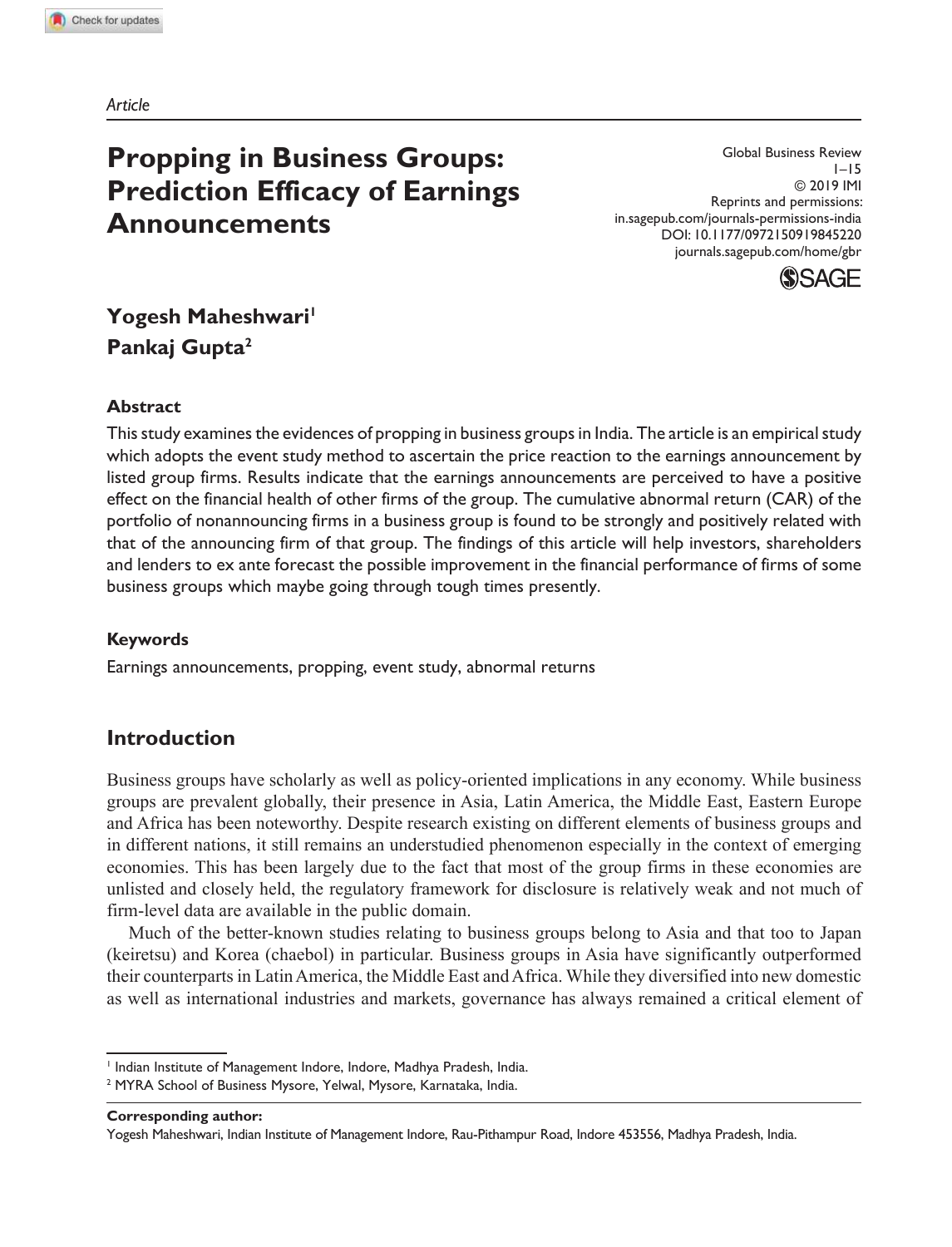study. Issues such as ownership, control, shareholder interest, transparency, managerial professionalism and agency problem have always attracted research.

Business groups have been defined and conceptualized in a diverse framework. One common understanding that emerges from these varied views is that business groups are clusters of interlinked but legally independent firms. While the definitions by itself do not place a restriction on the size of the group, much of the research has concentrated on reasonably large groups.

Studies concerning business groups have subscribed to two broad lines of thinking. One states that business groups play a positive role in furthering the growth of an economy by internalizing functions for which no external markets or institutions exist. Besides this, they are believed to facilitate diversification in an economy by virtue of their presence across different sectors. The group structure may also enable efficient allocation of resources (Khanna & Palepu, 1997, 2000; Stein, 1997).

However, the flipside is that extreme and unrelated diversification may turn out to be unprofitable and dysfunctional. Business groups have also been accused of tunnelling, that is, expropriation of minority shareholders' interest (Bertrand, Mehta, & Mullainathan, 2002; Johnson, La Porta, Lopez-de-Silanes, & Shleifer, 2000; La Porta, Lopez-de-Silanes, & Shleifer, 1999). Sometimes just the reverse may happen, wherein the controlling shareholders may temporarily prop up an ailing group firm in anticipation of a possibility of tunnelling in future (Friedman, Johnson, & Mitton, 2003). This could take place either ways. Normally it is expected that resources move from low cash-flow rights firms to high cash-flow rights firms in tunnelling, whereas in case of propping, the movement is from high cash-flow rights firms to low cash-flow rights firms.

Various direct and indirect methods for detecting tunnelling and propping are popular. Indirect methodology, first proposed by Bertrand et al. (2002), focuses on the industry-shock method, according to which tracing the propagation of earnings shocks through the business group is carried out. Thereafter several other studies examine the intra-group resource transfer evidences through indirect methods such as mergers announcement (Bae, Kang, & Kim, 2002), spreading news about troubled firms (Bai, Liu, & Song, 2004), private securities offerings (Baek, Kang, & Lee, 2006) and earnings announcements (Bae, Cheon, & Kang, 2008).

Evidence of propping through earnings announcements has most comprehensively been studied by Bae et al. (2008). This study on Korean business groups found that earnings announcements made a positive impact on other nonannouncing group firms when earnings increase and a negative impact when they decrease. Further, cash-flow rights and intra-group loans positively impact the sensitivity of earnings announcements. Business groups in India are quite identical to Korean business groups as both have concentrated ownership, and groups help member firms through intra-group loans. Given these resemblances, we retain the earnings announcement effect methodology as employed by Bae et al. (2008).

To trace instances of propping in group firms, we investigate the effect of earnings announcements by a group firm on market value of equity of nonannouncing firms of that business group. Higher earnings are ceteris paribus expected to lead to higher surplus which in turn could be available for transferring to another group firm in order to prop up its financial health. In that case, when a firm announces increase in earnings, the earnings of other firms in the same group are also expected to increase. This is due to the fact that market ex ante perceives the signal (news) of propping and valuation effect comes into the picture. This is the propping hypothesis as proposed by Bae et al. (2008) and followed by Cheung, Haw, Tan, and Wang (2014).

Despite numerous critiques to business groups and their functioning styles, investors invest their hard-earned money in group firms. An explanation to this puzzle is that propping enhances the credibility and commitment of owners towards the firm. The article is organized as follows. The second section discusses the review of literature and provides the objectives and rationale of the study; the third section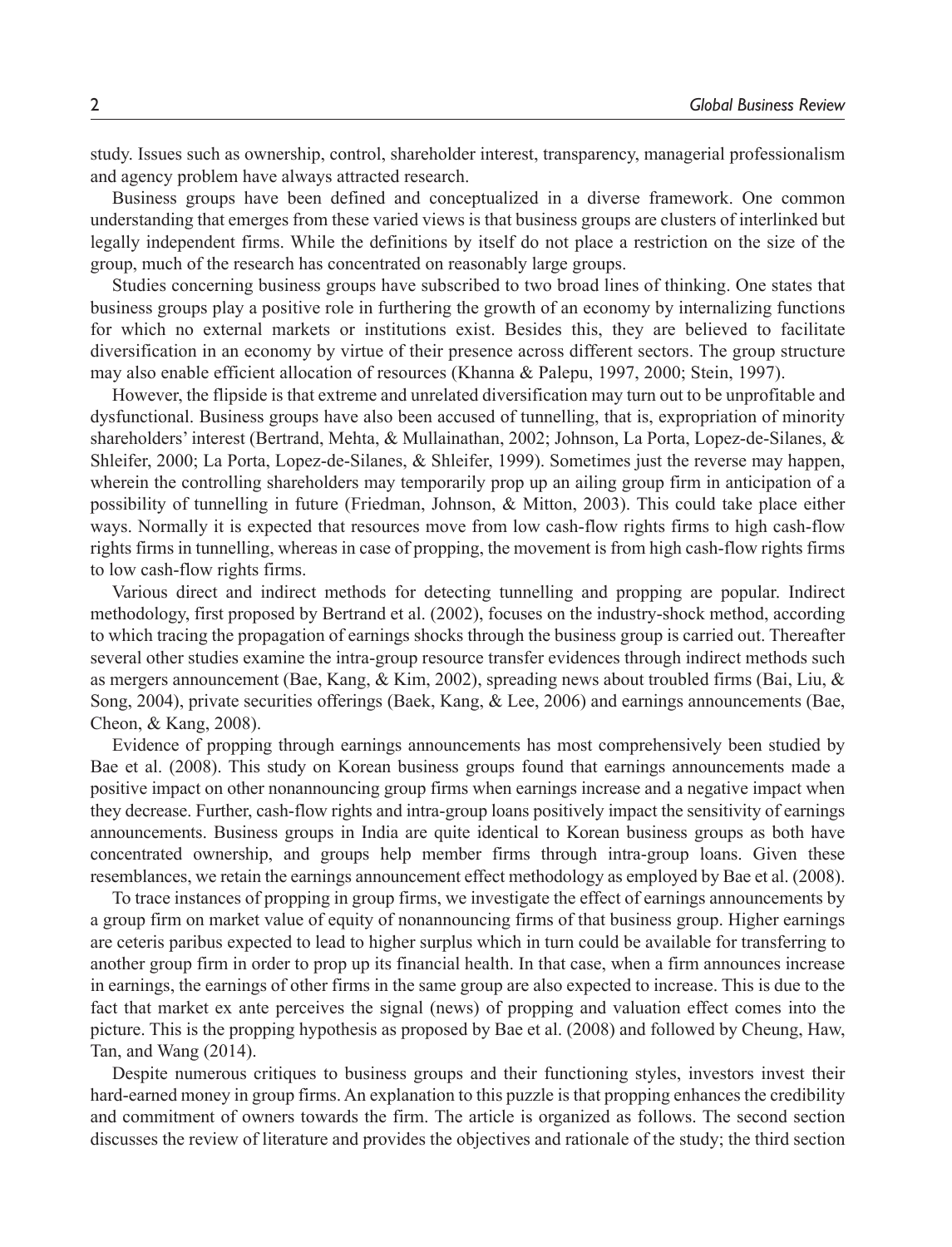describes the data and methodology of propping evidences; the fourth section presents and analyses the results obtained via regression; and, finally, the fifth section concludes with a mention of the managerial implications of the study and the scope of future research.

#### **Review of Literature**

Before getting on to the review of work done on propping and related phenomena, given the fact that propping is also considered to be negative tunnelling and that they may have a causal relationship, it may be in place to review some important studies on tunnelling. In one of the base works on this topic, Johnson et al. (2000) defined tunnelling as the transfer of assets and profits out of firms for the benefit of their controlling shareholders. They described the various forms that tunnelling could take and examined its legality through a discussion on some prominent legal cases. Bertrand et al. (2002) proposed a general methodology to measure the extent to which owners expropriated minority shareholders by tunnelling resources from firms where they had low cash-flow rights to firms where they had high cashflow rights. The study found a significant amount of tunnelling in business groups in India. More of this expropriation was found to happen through the non-operating components of profits.

Focusing on business groups in Korea, Bae et al. (2002) examined the impact of acquisitions on firm performance and found whether such acquisitions benefitted the firm or led to tunnelling, thereby enabling the controlling shareholders to increase their wealth by increasing the value of other group firms. The stock price of a group firm on an average fell when it made an acquisition. While minority shareholders of the acquirer firm lost, its controlling shareholder gained with the acquisition, enhancing the value of other firms in the group. Baek et al. (2006) investigated the possibility of a Korean chaebol using equity-linked private securities offerings as a mechanism for tunnelling. Such issuers involved in intra-group deals were found to set the offering prices to benefit their controlling shareholders. The announcement returns were relatively higher (lower) when the private securities were sold at a premium (discount) to other member firms.

Berkman, Cole, and Fu (2009) considered a sample of publicly traded Chinese firms that expropriated wealth from minority shareholders through issuance of loan guarantees to their related parties. The identity and ownership of related parties affected the likelihood of expropriation. Using firm-level panel data from India, Kali and Sarkar (2011) stated that the diversified structure of business groups in emerging economies facilitates expropriation of minority shareholders by controlling insiders through tunnelling. It was found that the relatedness of the activity of a group affiliates to the activity of the core firm correlated with the wedge between control and cash-flow rights of insiders as well as with opacity in insider ownership.

Huang, Schwienbacher, and Zhao (2012) showed that inefficient bank loans reduced the value of borrowing firms when there was expropriation of the stock of minority shareholders by controlling shareholders. Such bank loan announcements were found to generate significantly negative abnormal returns (ARs) for the borrowing firms. Siegel and Choudhury (2012) designed a methodology that simultaneously analysed efficiency-based and agency-based arguments to study corporate governance and expropriation in business groups in emerging economies.

Against a backdrop of such studies accusing controlling shareholders of tunnelling, Friedman et al. (2003) took just the reverse way and found that under some conditions entrepreneurs use their private funds to benefit minority shareholders. This was termed 'propping'. Providing evidence of such an activity through a model, the study advocated that issuance of debt could lead to propping. Exploring the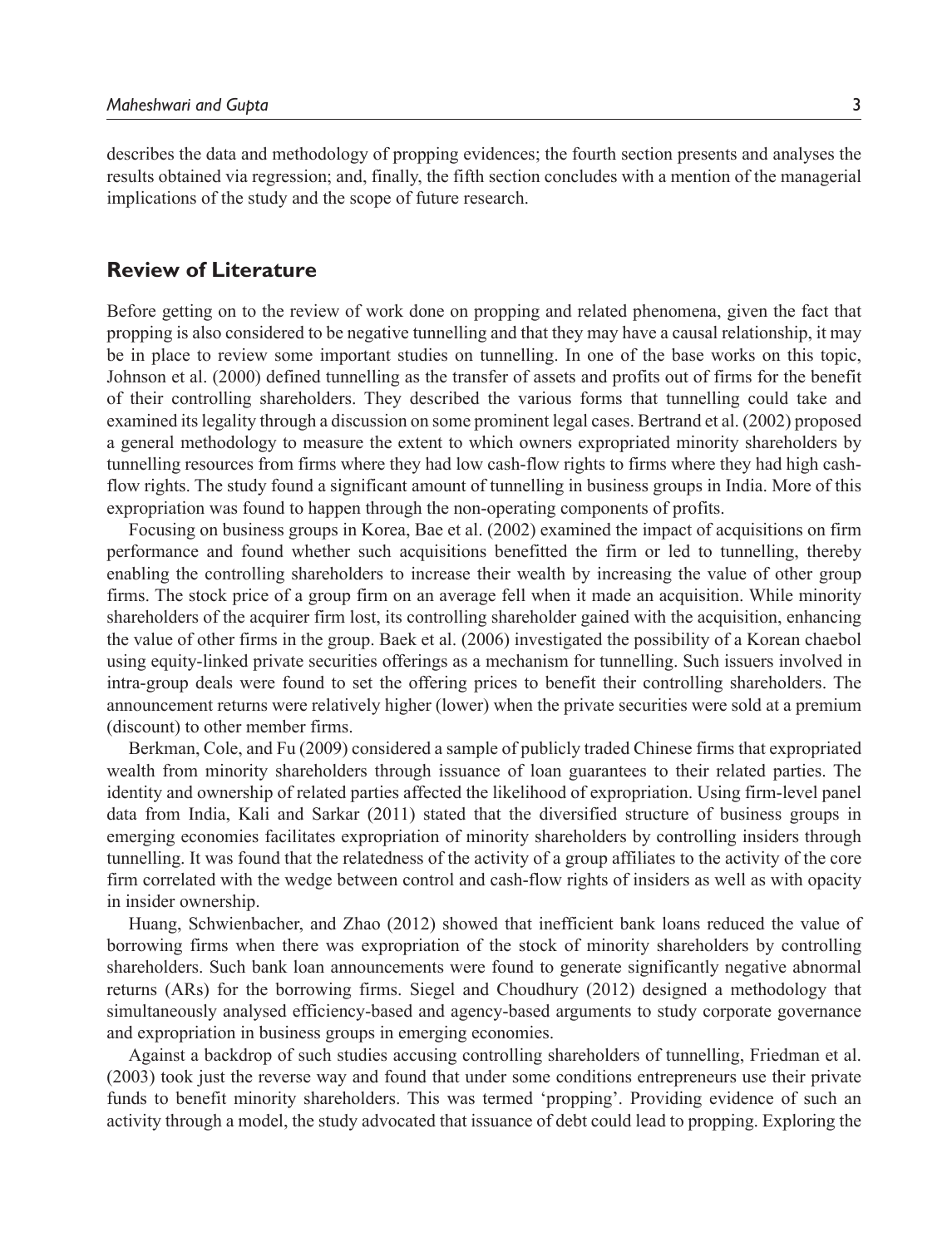behaviour of firms in business groups in developing economies, often structured as pyramids, Bertrand and Mullainathan (2003) empirically examined the nature of agency problems within these pyramids.

Almeida and Wolfenzen (2006) provided a new rationale for pyramidal ownership in family business groups, saying that it facilitated the access to all the retained earnings of a controlling firm for setting up a new firm and to share the new firm's resources with shareholders of the original firm. Studying connected transactions between Hong Kong-listed firms and their controlling shareholders, Cheung, Rau, and Stouraitis (2006) found that firms announcing such transactions earned negative excess returns, significantly lower than firms announcing similar transactions.

Using earnings announcement events made by firms belonging to Korean chaebols to study the presence of propping, Bae et al. (2008) found that the announcement of increased (decreased) earnings by a chaebol-affiliated firm has a positive (negative) effect on the market value of other nonannouncing affiliates. Further, the sensitivity of the change in the market value of nonannouncing affiliates to ARs for the announcing firms was higher if the cash-flow right of the announcing firm's controlling shareholder was higher, the announcing firm was larger, performed well and had a higher debt-guarantee ratio. Examining propping in Turkish business group firms, Gonenc and Hermes (2008) held the view that patterns in the use of offering cash rights share issues indicated that controlling shareholders prop up funds in firms.

Marisetty, Marsden, and Veeraraghavan (2008) studied the securities price reaction to announcements of rights issues by listed Indian firms and found a statistically insignificant price reaction to such announcements. The price reaction was significantly more negative for firms that had a family group affiliation compared to firms that did not. For related party transactions between Chinese-listed firms and their controlling shareholders, Cheung, Jing, Lu, Rau, and Stouraitis (2009) ascertained that minority shareholders in these firms were subject to expropriation through tunnelling but also gained from propping. Firms witnessing propping were larger, had larger state ownership, more foreign shareholders and more information disclosure than those tunnelling.

Working within the legal framework on self-dealing transactions, Gutiérrez Urtiaga and Sáez Lacave (2010) stated that investment efficiency and welfare could be increased if the interested parties were allowed to have long-term contracts regulating the extraction of private benefits. Kohlbeck and Mayhew (2010) compared the stock market's valuation of firms that disclosed related party transactions to those that did not. The former were found to have significantly lower valuations and marginally lower subsequent returns than the latter. Peng, Wei, and Yang (2011) tested the implication of the model of Friedman et al. (2003). Their work supported their hypothesis that when listed companies are financially healthy (in financial distress), their controlling shareholders are more likely to conduct connected transactions to tunnel (prop up) their listed companies and the market reacts unfavourably (favourably) to the announcement of these transactions.

Testing the diversification–performance relationship in a sample of business group firms, Purkayastha (2013) established that the impact of diversification strategies on firm performance was influenced by industry characteristics. Using data on related party transactions of listed Chinese firms, Ying and Wang (2013) found that institutional motivators such as maintenance of shell resources and qualification for refinancing had a significant effect on the propping behaviour of controlling shareholders. Such behaviour was often followed by more serious tunnelling, wherein the initially improved performance gives way.

Using earnings announcement events made by group member firms in Hong Kong, Cheung et al. (2014) examined the governance role of boards of directors in curbing propping activities within family business groups. The effect of earnings announcements was less pronounced when the announcing firms had a larger board or a board with a higher proportion of independent directors but more pronounced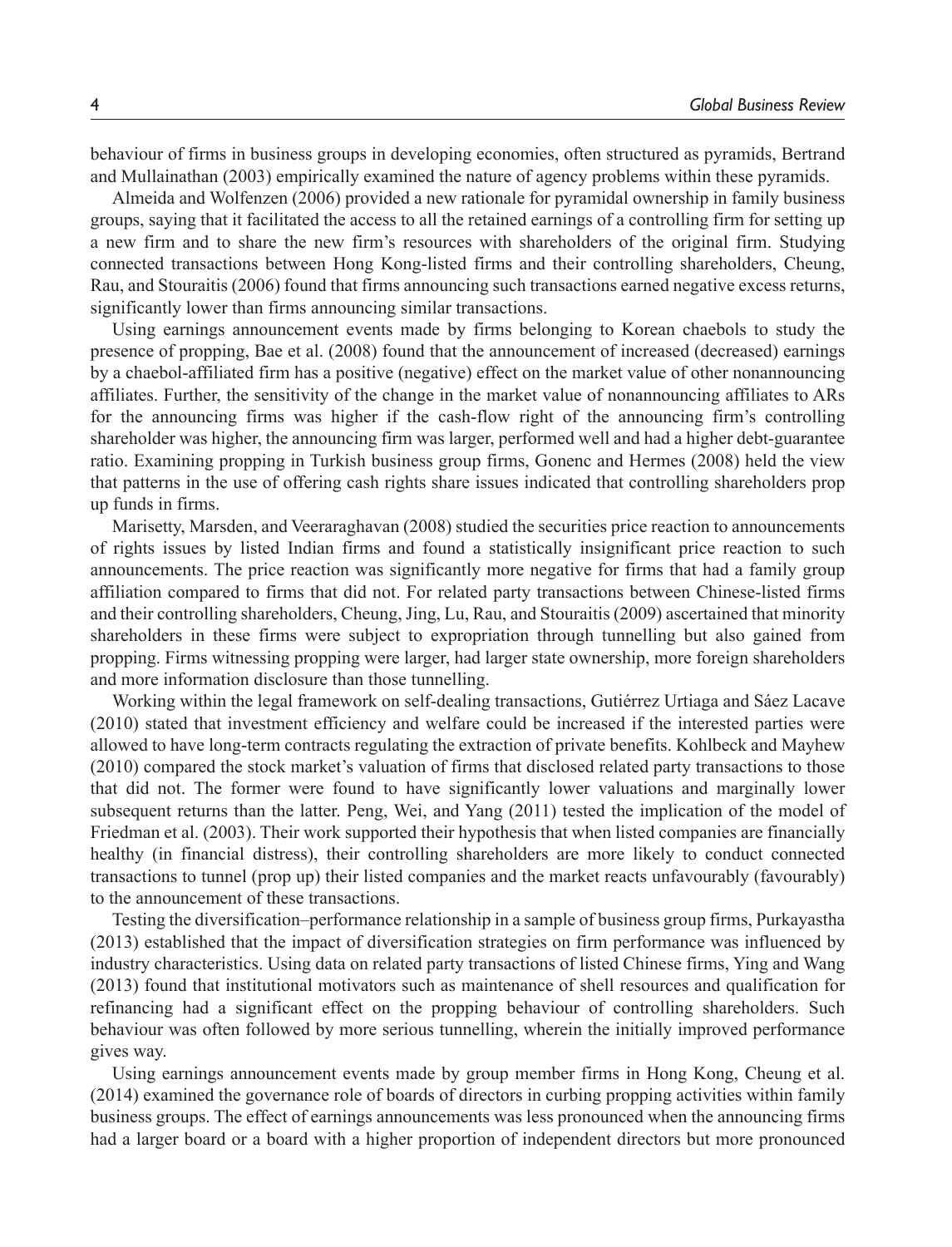when an executive director from their controlling families acted as board chairperson. In yet another study, institutional ownership was found to have a larger impact on firms affiliated with business groups compared to stand-alone firms (Syamala, Chauhan, & Wadhwa, 2014).

## **Objectives**

This study presents evidence of propping in business groups by analysing the earnings announcement effect of a firm on the nonannouncing firms of that group. The main objective of this study is to see how the market ex ante perceives the earnings announcement made by a firm in terms of an increase in ARs of other nonannouncing firms.

## **Rationale**

While India has a substantial presence of business groups, there have not been enough attempts to examine the evidences of propping. Even out of the studies that exist, more work has been done on tunnelling than propping. This research gap becomes the rationale for our study, which aims at attending to this gap and presents evidences of propping in business groups in India.

## **Methodology**

The data comprising earnings announcements by Indian firms during the period, from 1 April 2007 to 31 October 2015, have been sourced from CMIE Prowess database. Generally, the earnings are made public after the shareholders meeting for the approval of audited results and therefore the meeting date is taken as the earnings announcement (event) date (EAD) in this study. To examine the propping effect, only listed non-financial business group-affiliated firms (hereafter 'firms') are studied. These firms belong to small as well as large business groups and hence avoid the survivor bias problem. The article studies the impact of earnings announcements of such firms on market value of other nonannouncing member firms in the same group (hereafter 'other firms'). We consider only those groups which have at least two firms and with different dates of announcements. Of the available sample of 315 listed firms during the sample period, the limitations of board meeting dates complete stock price data matching and adjustments for the announcement dates restrict our final sample to 182 firms, having 1,390 announcements (events).

In group-wise announcements, a gradual decreasing pattern of earnings announcements is observed. Tata group has the most, 161 announcements in the sample. As per the classification of CMIE Prowess, group firms are divided into three categories, that is, top 50, other large and other business groups. Of the 182 firms, 119 firms belong to the top 50 business groups, while 63 firms belong to other large and other business group categories. As many as 943 (68% of the total sample) announcements are made by groups belonging to the top 50 group category. Among top 50 business groups, Tata, RPG Enterprises and Kalyani groups have the most number of announcements with 263 (19% of the sample) earnings announcements, which is larger than those of each of the remaining two categories, that is, other large (198, 14% of the sample) and other business groups (249, 18% of the sample). Table 1 exhibits the descriptive statistics and correlation matrix for financial characteristics in its panels A and B, respectively.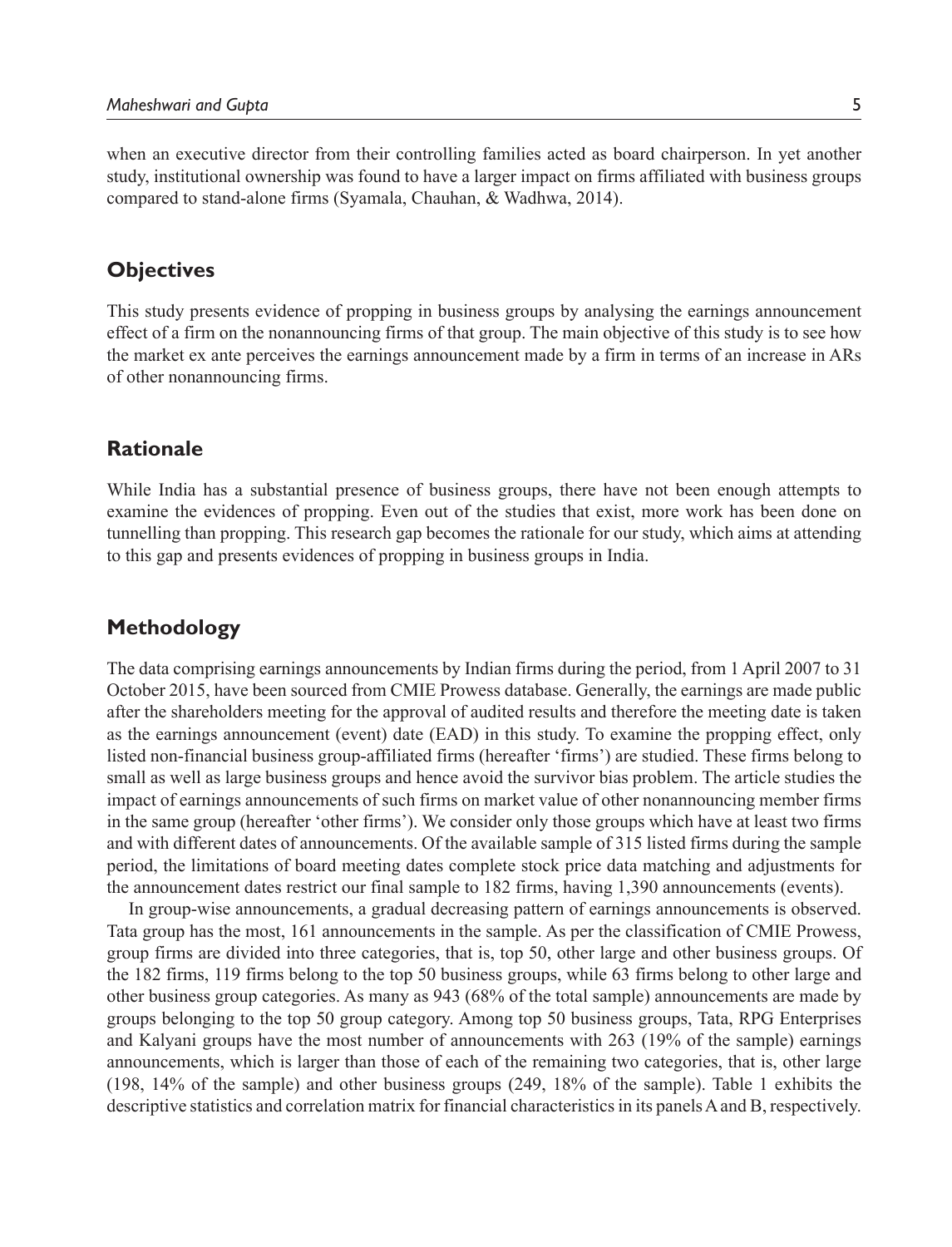|                                                                               |            |         |            | Panel A: Descriptive statistics for financial characteristics |            |             |            |                    |         |              |  |  |  |  |  |
|-------------------------------------------------------------------------------|------------|---------|------------|---------------------------------------------------------------|------------|-------------|------------|--------------------|---------|--------------|--|--|--|--|--|
|                                                                               | Standard   |         |            |                                                               |            |             |            |                    |         |              |  |  |  |  |  |
| Variable                                                                      |            |         |            |                                                               | Mean       |             | Deviation  | Min                |         | Max          |  |  |  |  |  |
| Market value of equity ( $\bar{\tau}$ million)                                |            |         |            |                                                               |            | 36,631.62   | 191,168.60 | 1.50               |         | 4,988,978.00 |  |  |  |  |  |
| Total assets ( $\bar{\tau}$ million)                                          |            |         |            |                                                               |            | 31,642.90   | 95,898.74  | 0.50               |         | 1,173,685.00 |  |  |  |  |  |
| Previous year's market adjusted return (%)                                    |            |         |            |                                                               |            | 8.59        | 11.39      | $-22.42$           |         | 75.22        |  |  |  |  |  |
| Related lending and guarantee ratio (loans and<br>guarantees to total assets) |            |         |            |                                                               |            | 0.39        |            | $-0.85$            |         | 3.99         |  |  |  |  |  |
| ROA (net income to total asset)                                               |            |         |            |                                                               |            | 0.21        | 0.43       | $-0.99$            |         | 0.99         |  |  |  |  |  |
|                                                                               |            |         |            | ROA change (change in net income to total assets)             |            | 0.03        | 0.53       | $-9.19$            |         | 3.95         |  |  |  |  |  |
| Equity ownership of largest shareholder (%)                                   |            |         |            |                                                               |            | 26.16       | 17.99      | 1.11               |         | 83.50        |  |  |  |  |  |
| Equity ownership held by foreign investors (%)                                |            |         |            |                                                               |            | 16.43       |            | 0.10               |         | 83.50        |  |  |  |  |  |
| Leverage (total debt to total assets)                                         |            |         |            |                                                               |            | 0.42        | 0.27       | 0.11               |         | 3.41         |  |  |  |  |  |
| Tobin's Q                                                                     |            |         |            |                                                               |            | 1.06        | 1.42       | 1.42               |         | 23.28        |  |  |  |  |  |
|                                                                               |            |         |            | Panel B: Correlation matrix for financial characteristics     |            |             |            |                    |         |              |  |  |  |  |  |
|                                                                               | <b>MVE</b> | TA      | <b>MAR</b> | LG                                                            | <b>ROA</b> | <b>AROA</b> | OWN,       | $OWN_{\text{for}}$ | LEV     | Tobin's Q    |  |  |  |  |  |
| <b>MVE</b>                                                                    | 1.00       |         |            |                                                               |            |             |            |                    |         |              |  |  |  |  |  |
| <b>TA</b>                                                                     | 0.51       | 1.00    |            |                                                               |            |             |            |                    |         |              |  |  |  |  |  |
| <b>MAR</b>                                                                    | $-0.18$    | $-0.33$ | 1.00       |                                                               |            |             |            |                    |         |              |  |  |  |  |  |
| LG                                                                            | $-0.02$    | $-0.05$ | 0.04       | 1.00                                                          |            |             |            |                    |         |              |  |  |  |  |  |
| <b>ROA</b>                                                                    | 0.05       | $-0.04$ | 0.02       | 0.06                                                          | 1.00       |             |            |                    |         |              |  |  |  |  |  |
| <b>AROA</b>                                                                   | 0.04       | $-0.03$ | $-0.02$    | $-0.15$                                                       | 0.55       | 1.00        |            |                    |         |              |  |  |  |  |  |
| OWN,                                                                          | $-0.05$    | $-0.27$ | $-0.01$    | 0.05                                                          | $-0.02$    | 0.10        | 1.00       |                    |         |              |  |  |  |  |  |
| OWN <sub>for</sub>                                                            | $-0.11$    | $-0.18$ | 0.10       | 0.17                                                          | 0.04       | 0.05        | 0.59       | 1.00               |         |              |  |  |  |  |  |
| LEV                                                                           | $-0.05$    | 0.18    | $-0.16$    | 0.01                                                          | $-0.36$    | $-0.08$     | $-0.29$    | $-0.36$            | 1.00    |              |  |  |  |  |  |
| Tobin's<br>Q                                                                  | 0.50       | $-0.07$ | 0.04       | $-0.06$                                                       | 0.17       | 0.14        | 0.23       | 0.23               | $-0.18$ | 1.00         |  |  |  |  |  |

**Table 1.** Descriptive Statistics and Correlation Matrix for Financial Characteristics

**Source:** The authors.

We measure the impact of earnings news of the announcing firm (*Firmindividual*) on the performance of the portfolio of other nonannouncing firms (*Firms port* ). The rationale is that if a *Firmindividual* announces increase in its earnings, this creates a positive impact on *Firms port* , as resource-sharing opportunities would have arisen. When this opportunity is seen positively by the market and performance of *Firms port* as a whole increases, it supports propping. Else it would have signified tunnelling. The cumulative abnormal returns (CARs) of announcements for the announcing firm and the portfolio of nonannouncing firms (CAR<sub>*i*</sub> and CAR<sub>*p*</sub>, respectively) have been considered to be the proxies of earnings announcement news. These are estimated using ARs through the market model approach.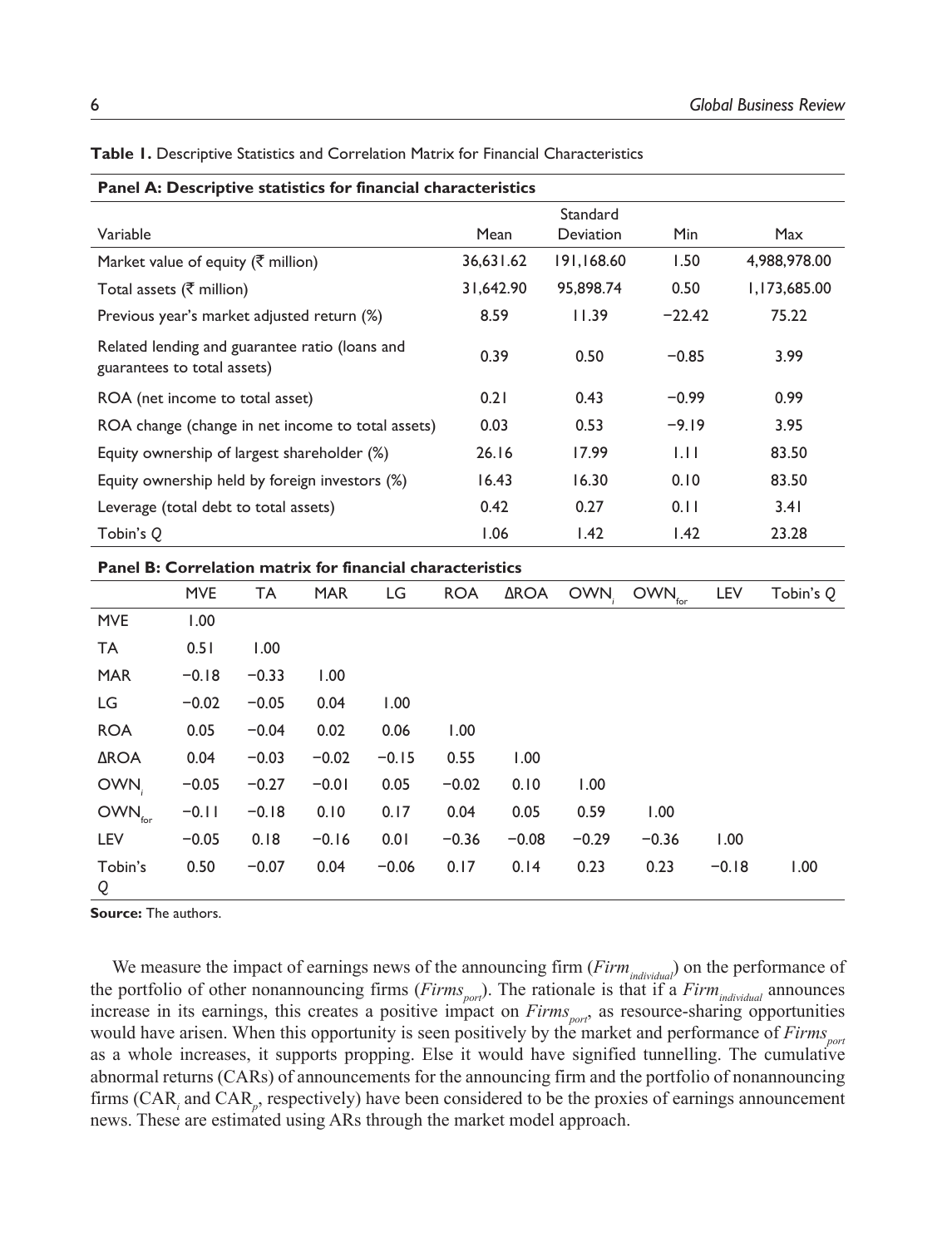Event studies are widely used to measure the market's reaction to a corporate event disclosed in public by a firm. The method relies on the fact that investors value such events and trade on the information, which ultimately reflects the market response towards such events as suggested by the stock price movement. Several models are available to estimate the expected return. We choose the market return model approach to estimate the expected return. For this, the return on Bombay Stock Exchange (*BSE sensex*) is considered as the market index return for the sample period.

Assuming a linear relationship between stock return and the market index return, the expected return is:

$$
AR_{i,t} = R_{i,t} \left[ \widehat{a_i} + \widehat{\beta_i} R_{m,t} \right]
$$
 (1)

where  $R_{i,t}$  is the expected return for the announcing firm *i* at time *t*,  $R_{m,t}$  is the market return at time *t* and  $β<sub>i</sub>$  is the measure of systematic risk. The parameters  $α<sub>i</sub>$  and  $β<sub>i</sub>$  are estimated through the ordinary least squares regression method, being the intercept and the slope, respectively.

The abnormal return  $(AR_i)$  for firm *i* at time *t* is the difference of realized return and the expected return.

$$
AR_{i,t} = R_{i,t} \left[ \widehat{a_i} + \widehat{\beta}_i R_{m,t} \right]
$$
 (2)

To estimate the average CAR, we consider 200 days prior to and 20 days after the announcement day as an estimation period. The event window to analyse the ARs is 20 days prior and 20 days after the event date (*t* = 0). The coefficients *αi* and *βi* are the estimates of Ordinary Least Square (OLS) regression, using the 180 days return period beginning from −200 to −21. Thus the main event window is (−20, 20) and there are several sub-event windows to analyse the CARs for the announcing firms and the portfolio of nonannouncing firms.

The ARs around the announcement date are then aggregated to evaluate the total effect of event on stock returns, that is, the market's reaction for the event is estimated. To estimate average CAR, ARs are aggregated over time by summing ARs around the event date  $(t = 0)$ , that is, from day  $-20$  to  $+20$ .

$$
CAR_{i(t1, t2)} = \sum_{t=1}^{t2} AR_{i, t}
$$
 (3)

We use both parametric and non-parametric tests to ascertain the significance of the findings relating to the CAR for the announcing firm as well as that for the portfolio of nonannouncing firms. The tests employed include cross-sectional *t*-test, Wilcoxon signed rank test, Patell *z*-test, Boehmer *z*-test, Corrado rank test and generalized sign test.

#### **Analysis**

Table 2 provides ARs using the market model. Here, we present the return results for subgroups, that is, top 50, other group firms, all group firms and comparison between these two. Panels A and B of Table 3 report the results for CAR of announcing and portfolio of non-announcing firms, respectively.

The average ARs for all firms 5 days before, 1 day after, 2 days after, 3 days after, 6 days after and 9 days after the announcement dates were found to be significant. The ARs are not significant when the sample is divided into top 50 and other group-firm categories. The average ARs for portfolios of nonannouncing firms are also not significantly different except 9 days before and 9 days after the EAD. The median values of ARs are mostly significant for the full sample and portfolio of nonannouncing affiliates. The tests of difference results for top 50 and other business-group categories suggest that there is no significant difference for the average and median AR values. The two categories can thus be combined and consideration of the full sample is justifiable.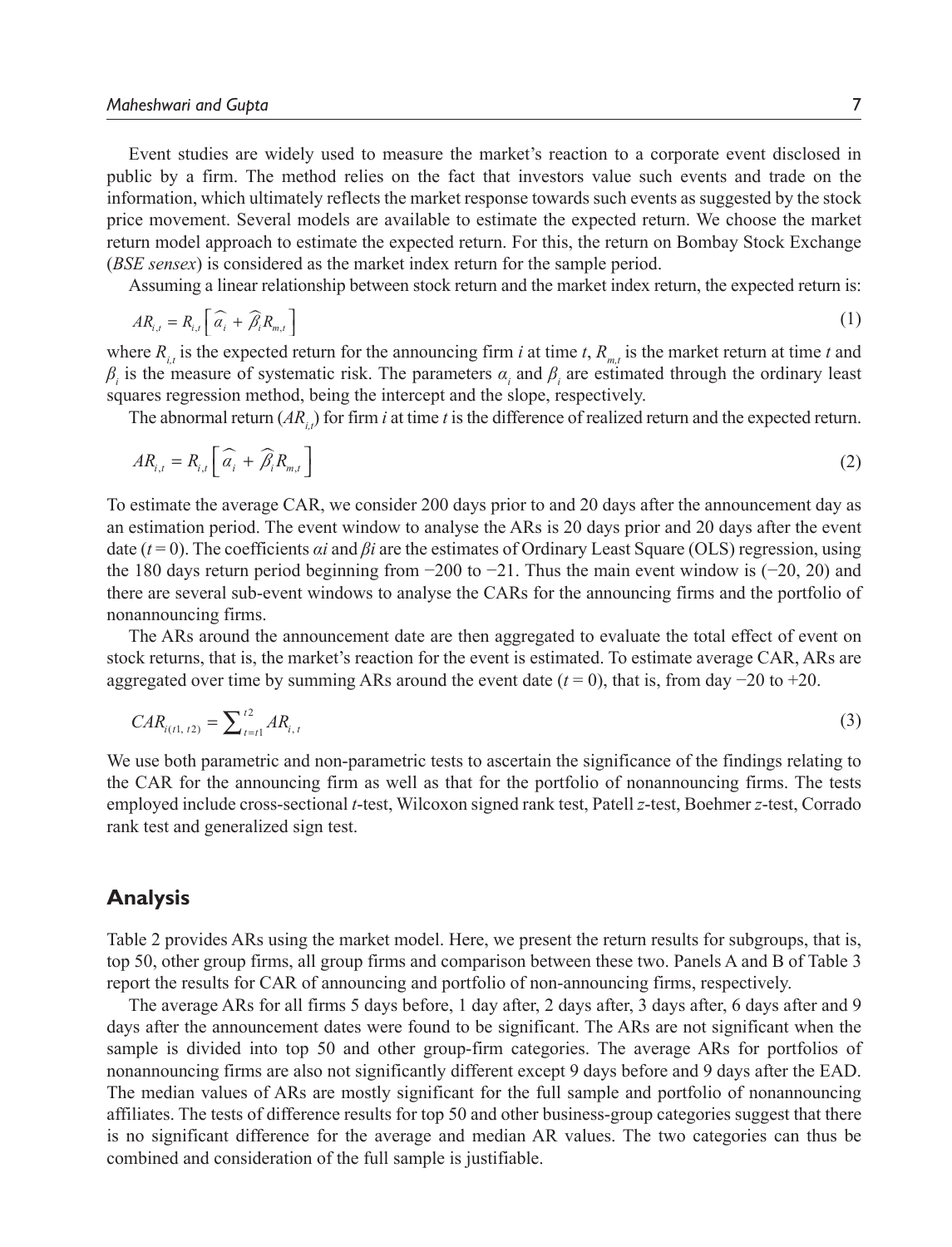|                  | Tests of Difference (A - B)       | Wilcoxon z-Test | 0.135         |         | 1.676*               |         | 0.798           |         | 1.062    |         | 0.463    |         | 1.108          |         | 0.328      |         | $2.530***$      |         | 0.124       |         | 1.670*         |         | 0.180                       | $\tau$ $\tau$ $\tau$ $\tau$ |
|------------------|-----------------------------------|-----------------|---------------|---------|----------------------|---------|-----------------|---------|----------|---------|----------|---------|----------------|---------|------------|---------|-----------------|---------|-------------|---------|----------------|---------|-----------------------------|-----------------------------|
|                  |                                   | $t$ -Test       | $-0.077$      |         | $2.437**$            |         | $-0.963$        |         | 1.308    |         | 0.726    |         | 0.146          |         | 1.110      |         | $2.850***$      |         | 0.742       |         | 1.392          |         | 0.532                       |                             |
|                  | Nonannouncing<br>Firms' Portfolio | Median          | $-0.00$       | $-0.01$ | $\frac{1}{2}$ = 0.00 | $-0.01$ | *<br>-0.00<br>- | $-0.01$ | 0.000    | $-0.01$ | 0.000    | $-0.01$ | 0.000          | $-0.01$ | $0.000**$  | $-0.01$ | *<br>-0.00<br>- | $-0.01$ | 0.000       | $-0.01$ | $-0.001$       | $-0.01$ | $\frac{1}{2}$ $\frac{1}{2}$ |                             |
|                  |                                   | Mean            | 0.000         | $-0.98$ | $-0.001*$            | $-0.05$ | $-0.001$        | $-0.15$ | 0.000    | $-0.27$ | 0.001    | $-0.02$ | 0.000          | $-0.46$ | 0.000      | $-0.36$ | 0.000           | $-0.75$ | 0.001       | $-0.17$ | 0.000          | $-0.99$ | 0.000                       |                             |
|                  | Full Sample                       | Median          | $-0.002**$    | $-0.01$ | $-0.002$             | 0.00    | $-0.002**$      | $-0.01$ | $-0.002$ | $-0.12$ | $-0.002$ | $-0.04$ | 0.001          | $-0.24$ | $-0.002**$ | $-0.02$ | $-0.002$        | $-0.74$ | $-0.001$    | $-0.74$ | $-0.001$       | $-0.47$ | $-0.003**$                  |                             |
|                  |                                   | Mean            | 0.000         | $-0.71$ | $-0.001$             | $-0.25$ | 0.000           | $-0.64$ | 0.000    | $-0.95$ | 0.000    | $-0.70$ | $0.002**$      | 0.00    | 0.000      | $-0.77$ | 0.000           | $-0.68$ | 0.002       | $-0.03$ | 0.001          | $-0.54$ | 0.000                       |                             |
| Announcing Firms | Other Business Groups<br>ම        | Median          | $-0.002$      | $-0.22$ | $-0.003***$          | 0.00    | $-0.002$        | $-0.34$ | $0.002*$ | $-0.08$ | $-0.002$ | $-0.06$ | 0.000          | $-0.72$ | $-0.001$   | $-0.21$ | 0.000           | $-0.29$ | $-0.002$    | $-0.27$ | 0.000          | $-0.77$ | $-0.002$                    |                             |
|                  |                                   | Mean            | 0.001         | $-0.59$ | $-0.004$             | $-0.01$ | 0.001           | $-0.49$ | 0.001    | $-0.59$ | $-0.001$ | $-0.57$ | 0.002          | $-0.23$ | $-0.001$   | $-0.65$ | $0.003**$       | $-0.03$ | 0.002       | $-0.93$ | 0.002          | $-0.10$ | 0.000                       |                             |
|                  | Top 50 Business<br>Groups (A)     | Median          | $-0.002$      | $-0.36$ | $-0.002$             | $-0.10$ | $-0.002**$      | $-0.03$ | $-0.001$ | $-0.55$ | $-0.001$ | $-0.22$ | 0.000          | $-0.59$ | $-0.001$   | $-0.35$ | $-0.003**$      | $-0.01$ | $-0.001$    | $-0.64$ | $-0.001$       | $-0.24$ | $-0.003**$                  |                             |
|                  |                                   | Mean            | 0.00          | $-0.50$ | 0.000                | $-0.78$ | 0.001           | $-0.47$ | 0.001    | $-0.14$ | 0.000    | $-0.64$ | 0.002          | $-0.09$ | 0.001      | $-0.21$ | $-0.002$        | $-0.08$ | 0.001       | $-0.18$ | 0.000          | $-0.95$ | $-0.001$                    |                             |
|                  |                                   | Daγ             | $\frac{1}{1}$ |         | $\tilde{ }$          |         | $\frac{8}{1}$   |         | 7        |         | ۴        |         | $\overline{1}$ |         | 7          |         | $\tilde{ }$     |         | $\tilde{a}$ |         | $\overline{1}$ |         | $\circ$                     |                             |

Table 2. Daily Abnormal Returns (AR) for Group Firms Around the Earnings Announcement Date (EAD) **Table 2.** Daily Abnormal Returns (AR) for Group Firms Around the Earnings Announcement Date (EAD) (Table 2 Continued) *(Table 2 Continued)*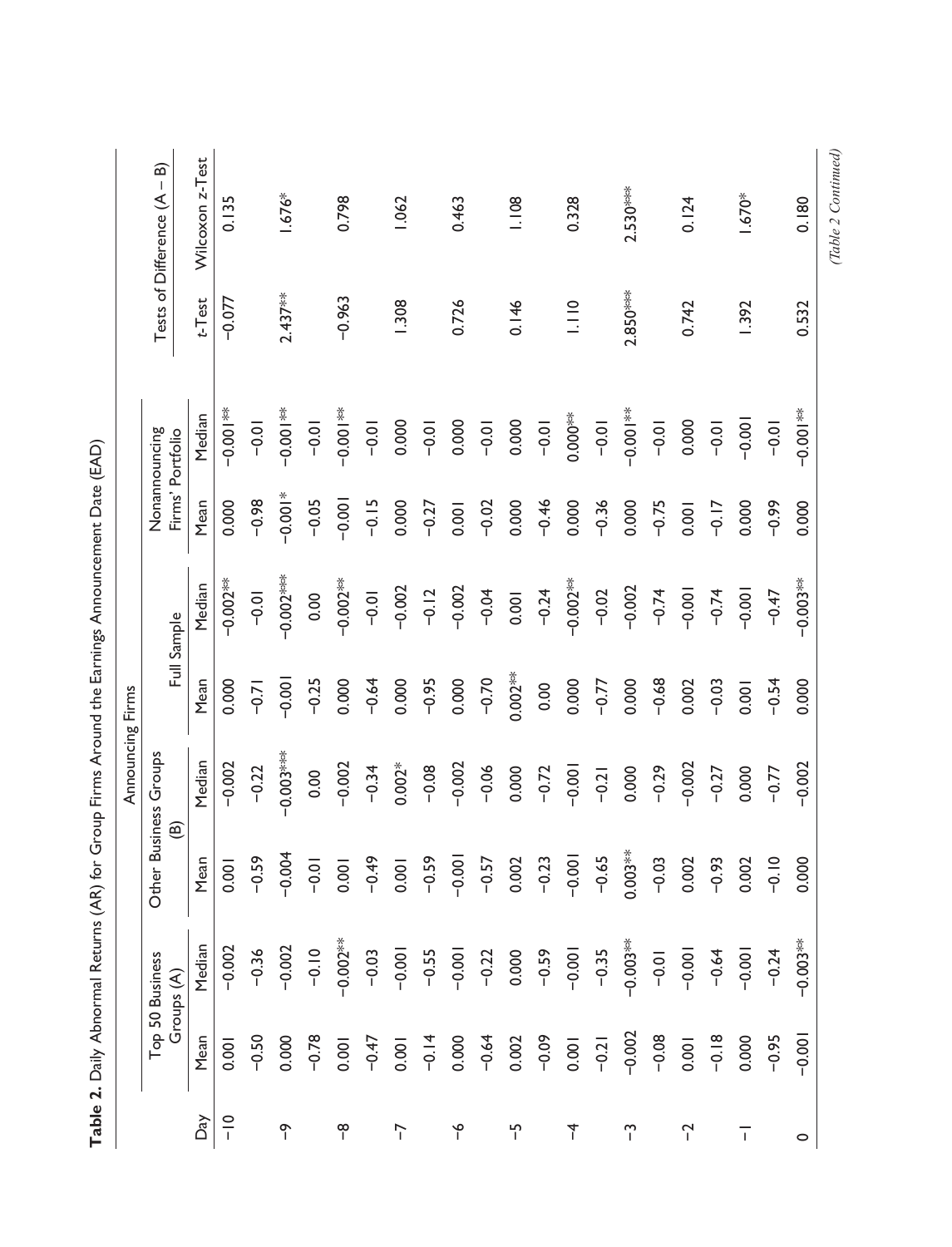|                  | Tests of Difference (A - B)       | Wilcoxon z-Test<br>$t$ -Test |                     | 0.113<br>0.675 |                         | $1.830*$<br>0.900   |                  | $2.392**$<br>0.990 |         | 0.273<br>0.171 |         | 0.885<br>0.583              |         | 1.390<br>0.940         |         | 0.473<br>0.410 |         | 0.070<br>0.940       |         | 1.056<br>1.670*             |         | 1.086<br>0.887         |  |
|------------------|-----------------------------------|------------------------------|---------------------|----------------|-------------------------|---------------------|------------------|--------------------|---------|----------------|---------|-----------------------------|---------|------------------------|---------|----------------|---------|----------------------|---------|-----------------------------|---------|------------------------|--|
|                  | Nonannouncing<br>Firms' Portfolio | Median                       | $-0.01$             | $-0.001$       | $-0.01$                 | $-0.001$            | $-0.01$          | $-0.001$           | $-0.01$ | $-0.001$       | $-0.01$ | $\frac{1}{2}$ $\frac{1}{2}$ | $-0.01$ | <sub>**</sub><br>00.00 | $-0.01$ | $-0.00$        | $-0.01$ | $\frac{1}{2}$ = 0.00 | $-0.01$ | $\frac{1}{2}$ $\frac{1}{2}$ | $-0.01$ | <sub>**</sub><br>00:00 |  |
|                  |                                   | Mean                         | $-0.89$             | 0.000          | $-0.24$                 | 0.000               | $-0.95$          | 0.000              | $-0.65$ | $-0.001$       | $-0.22$ | 0.000                       | $-0.75$ | 0.000                  | $-0.33$ | $-0.001$       | $-0.12$ | 0.000                | $-0.60$ | *<br>00.00                  | $-0.01$ | 0.000                  |  |
|                  | Full Sample                       | Median                       | $-0.01$             |                | 0.00                    | $-0.003$            | $-0.36$          | *** 100.0          | 0.00    | ****00.0−      | 0.00    | $-0.003***$                 | $-0.02$ | $-0.003***$            | 0.00    | $-0.003***$    | 0.00    | $-0.003***$          | 0.00    | $-0.003***$                 | 0.00    | $-0.002***$            |  |
|                  |                                   | Mean                         | $-0.74$             | $-0.003**$     | $-0.01$                 | ** loo:0-           | $-0.01$          | $0.001*$           | $-0.06$ | $-0.001$       | $-0.24$ | 0.000                       | $-0.61$ | $-0.002*$              | $-0.08$ | 0.000          | $-0.86$ | 0.000                | $-0.73$ | $-0.002**$                  | $-0.03$ | $-0.001$               |  |
| Announcing Firms | Other Business Groups             | Median                       | $-0.38$             | $-0.004$       | $-0.13$                 | $-0.001$            | $-0.45$          | $-0.005***$        | 0.00    | $-0.003$       | $-0.10$ | $-0.003$                    | $-0.33$ | $-0.002**$             | $-0.01$ | $-0.002$       | $-0.58$ | $-0.004$             | $-0.06$ | ***********                 | 0.00    | $-0.002$               |  |
|                  | ම                                 | Mean                         | $-0.87$             | 0.000          | $-0.89$                 | 0.001               | $-0.71$          | 0.002              | $-0.12$ | $-0.001$       | $-0.47$ | 0.001                       | $-0.68$ | $-0.002$               | $-0.17$ | 0.001          | $-0.65$ | 0.000                | $-0.99$ |                             | 0.00    | 0.001                  |  |
|                  | Top 50 Business<br>Groups (A)     | Median                       | $\overline{0}$<br>ု | $-0.002**$     | $\overline{\circ}$<br>ု | $\overline{Q}$<br>് | $\ddot{38}$<br>ု | 002<br>ုံ          | $-0.03$ | $-0.003**$     | $-0.01$ | $-0.003**$                  | $-0.01$ | $-0.001$               | $-0.21$ | $-0.002**$     | $-0.03$ | $-0.003***$          | 0.00    | $-0.002**$                  | $-0.01$ | $-0.001**$             |  |
|                  |                                   | Mean                         | $-0.49$             | $-0.002$       | $-0.17$                 | 0.002               | $-0.02$          | 0.000              | $-0.57$ | $-0.001$       | $-0.38$ | 0.000                       | $-0.66$ | 0.000                  | $-0.63$ | 0.000          | $-0.94$ | $-0.002*$            | $-0.08$ | $-0.001$                    | $-0.17$ | $-0.001$               |  |
|                  |                                   | Daγ                          |                     |                |                         | $\mathbf 2$         |                  | S                  |         | 4              |         | LN                          |         | ∾                      |         | ↖              |         | $^\infty$            |         | $\sigma$                    |         | $\subseteq$            |  |

Note: \*, \*\*\* and \*\*\* indicate significance at the 10 per cent, 5 per cent and 1 per cent levels, respectively. **Note:** \*, \*\* and \*\*\* indicate significance at the 10 per cent, 5 per cent and 1 per cent levels, respectively.

(Table 2 Continued) *(Table 2 Continued)*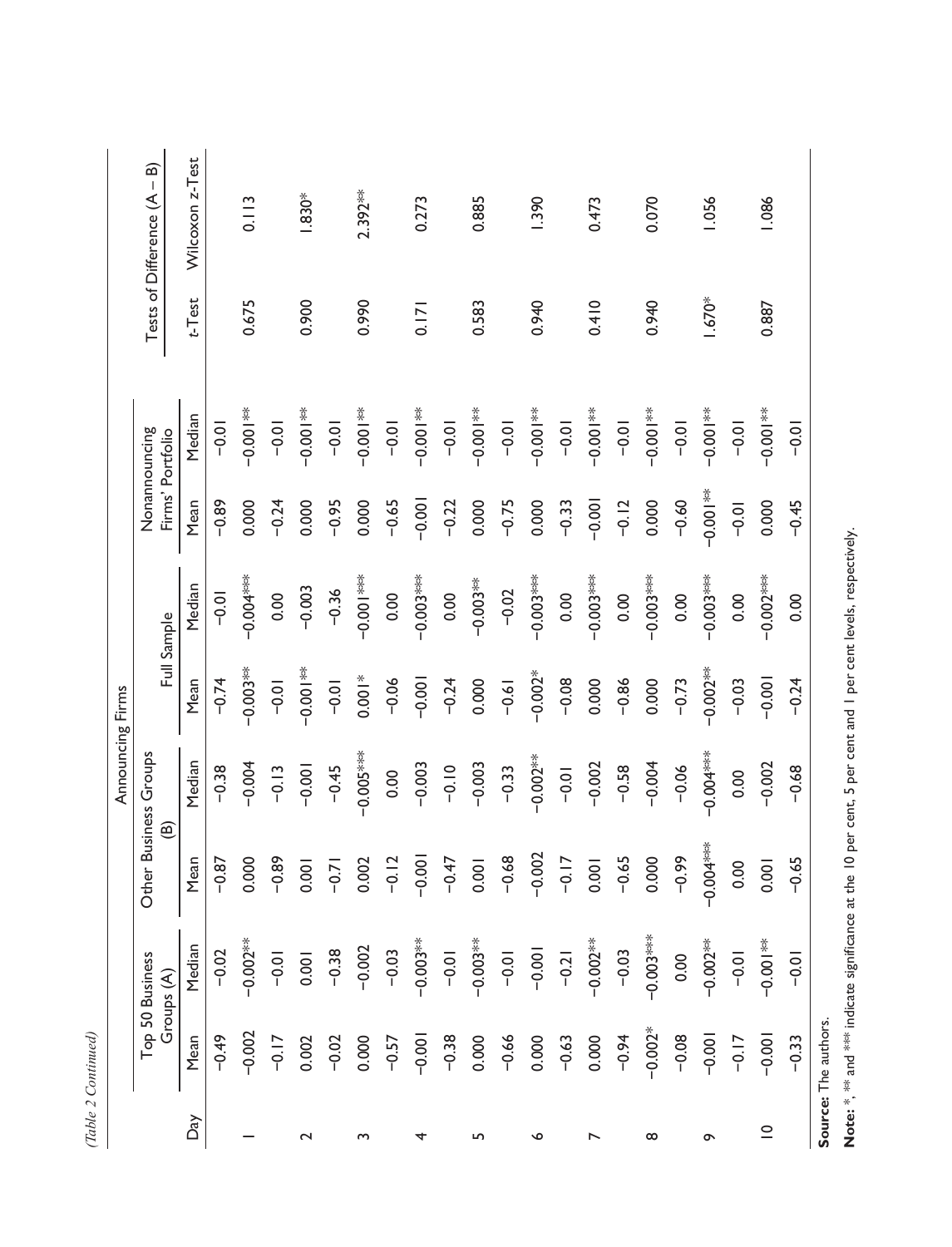| Panel A: Cumulative abnormal return analysis for announcing firms |          |           |             |            |            |                |            |                |  |  |  |  |  |  |
|-------------------------------------------------------------------|----------|-----------|-------------|------------|------------|----------------|------------|----------------|--|--|--|--|--|--|
|                                                                   |          |           |             | $t$ -Test  |            |                |            |                |  |  |  |  |  |  |
| Event                                                             |          | Positive: | t-Test Time | Cross-     | Patell     | <b>Boehmer</b> | Corrado    | Generalized    |  |  |  |  |  |  |
| Window                                                            | CAR.     | Negative  | Series      | section    | $z$ -Test  | $z$ -Test      | Rank Test  | Sign $t$ -Test |  |  |  |  |  |  |
| $(-20, 20)$                                                       | $-0.011$ | 620:771   | $-1.77*$    | $-1.63$    | $-2.14**$  | $-0.96$        | $-1.23$    | $-1.08$        |  |  |  |  |  |  |
| $(-10, 10)$                                                       | $-0.005$ | 612:779   | $-1.23$     | $-1.24$    | $-1.75$    | $-0.87$        | $-1.22$    | $-1.51$        |  |  |  |  |  |  |
| $(-1, 1)$                                                         | $-0.003$ | 610:781   | $-1.58$     | $-1.39$    | $-2.12**$  | $-0.86$        | $-1.34$    | $-1.62$        |  |  |  |  |  |  |
| $(-2, 2)$                                                         | $\theta$ | 624:767   | 0.17        | 0.10       | 0.12       | 0.05           | $-0.01$    | $-0.86$        |  |  |  |  |  |  |
| $(-5, 5)$                                                         | 0.001    | 645:746   | 0.37        | 0.38       | $-0.01$    | $-0.01$        | $-0.30$    | 0.26           |  |  |  |  |  |  |
| (1, 10)                                                           | $-0.009$ | 587:804   | $-2.99***$  | $-3.08***$ | $-3.60***$ | $-1.80**$      | $-3.10***$ | $-2.86***$     |  |  |  |  |  |  |

(**−**10, **−**1) 0.004 671:720 1.27 1.37 1.27 0.66 1.55 1.65\*

**Table 3.** Cumulative Abnormal Return Analysis for Group Firms Around the Earnings Announcement Date (EAD)

**Panel B: Cumulative abnormal return analysis for portfolio of nonannouncing firms**

|             |          |           |                | $t$ -Test  |            |                |            |                |
|-------------|----------|-----------|----------------|------------|------------|----------------|------------|----------------|
| Event       |          | Positive: | $t$ -Test Time | Cross-     | Patell     | <b>Boehmer</b> | Corrado    | Generalized    |
| Window      | CAR      | Negative  | Series         | section    | $z$ -Test  | $z$ -Test      | Rank Test  | Sign $t$ -Test |
| $(-20, 20)$ | $-0.006$ | 603:786   | $-1.92*$       | $-1.58$    | $-3.98***$ | $-1.72*$       | $-1.88*$   | $-2.80***$     |
| $(-10, 10)$ | $-0.003$ | 610:779   | $-1.17$        | $-1.18$    | $-2.50**$  | $-1.24$        | $-0.87$    | $-2.42**$      |
| $(-1, 1)$   | 0.000    | 638:751   | $-0.54$        | $-0.55$    | $-0.65$    | $-0.33$        | $-0.63$    | $-0.92$        |
| $(-2, 2)$   | 0.000    | 638:751   | 0.14           | 0.14       | $-0.40$    | $-0.19$        | $-0.46$    | $-0.92$        |
| $(-5, 5)$   | 0.000    | 623:766   | $-0.07$        | $-0.06$    | $-1.32$    | $-0.65$        | $-0.96$    | $-1.72*$       |
| (1, 10)     | $-0.004$ | 558:831   | $-2.63***$     | $-2.61***$ | $-4.07***$ | $-2.06**$      | $-2.81***$ | $-5.22***$     |
| $(-10,-1)$  | 0.001    | 640:749   | 0.90           | 0.97       | 0.4        | 0.21           | 1.61       | $-0.81$        |

**Source:** The authors.

**Note:** \*, \*\* and \*\*\* indicate significance at the 10 per cent, 5 per cent and 1 per cent levels, respectively.

In Table 3, panel A describes the CAR for announcing firms. The average CAR (−1, 1) is negative and significant at the 5 per cent level. Also, CAR  $(1, 10)$  is negative and significant at the 1 per cent level, showing that on average after the announcement of earnings, group firms exhibit negative returns. Similarly, the returns of portfolio of nonannouncing firms are negative and significant for CAR (−10, 10) and CAR (1, 10). Overall, the result suggests that average return for announcing and nonannouncing portfolios of firms remains negative after the announcement.

The plot of CARs around the EAD is shown in Figures 1 and 2. In Figure 1, the plots of CAR (−20, 20) for subgroups and full sample are shown to be at peak around EAD and gradually decrease thereafter. The returns for group firms belonging to the other-group category show a sharp increase in returns till the announcement day and also decline at a fast rate after the announcement, when compared with top 50 group firms. For all group firms, returns are shown to be negative before 5 days and after 5 days of the announcement and positive in the window of 5 days before and 5 days after the day of earnings announcements. This concludes that 1 week prior the increasing effect cancels out with 1 week after the decreasing effect and overall, the window [−5, 5] seems irrelevant to check the propping effect on the portfolio of nonannouncing firms.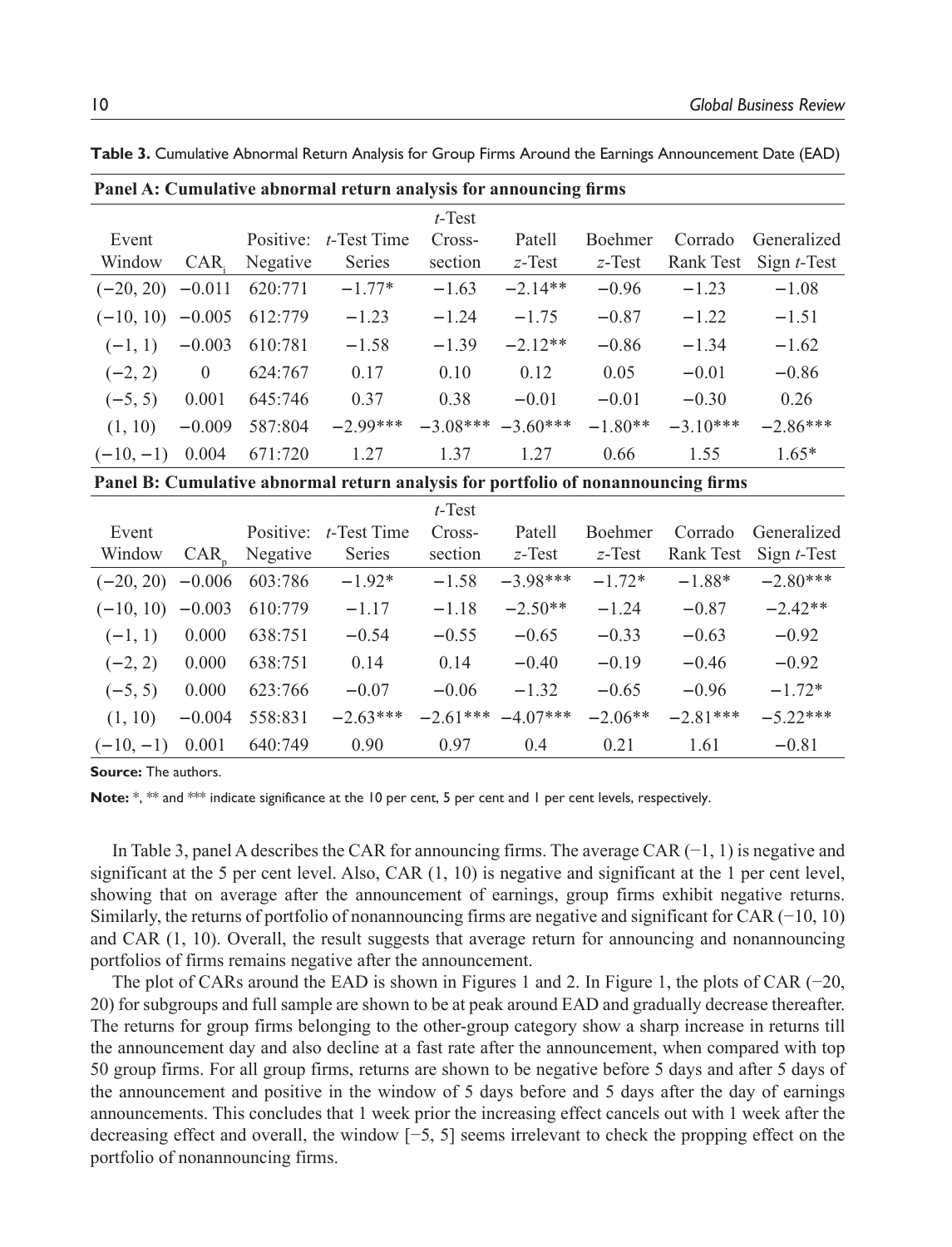

**Figure 1.** Cumulative Abnormal Returns for all Announcing Firms and Subgroups: Top 50 and Others, Around the Earnings Announcement Day (EAD)

**Source:** The authors.



**Figure 2.** Cumulative Abnormal Returns for All Announcing Firms Versus Portfolio of Nonannouncing Firms Around the Earnings Announcement Day (EAD)

**Source:** The authors.

Figure 2 shows a comparison between the plots of CARs for announcing firms and portfolio of nonannouncing firms. It is visible that for nonannouncing firms' portfolio, the return remains negative throughout the observation period, that is, from 20 days before to 20 days after the announcement, and follows symmetry with the CARs of announcing firms. The plot is again an inverted 'U' shape and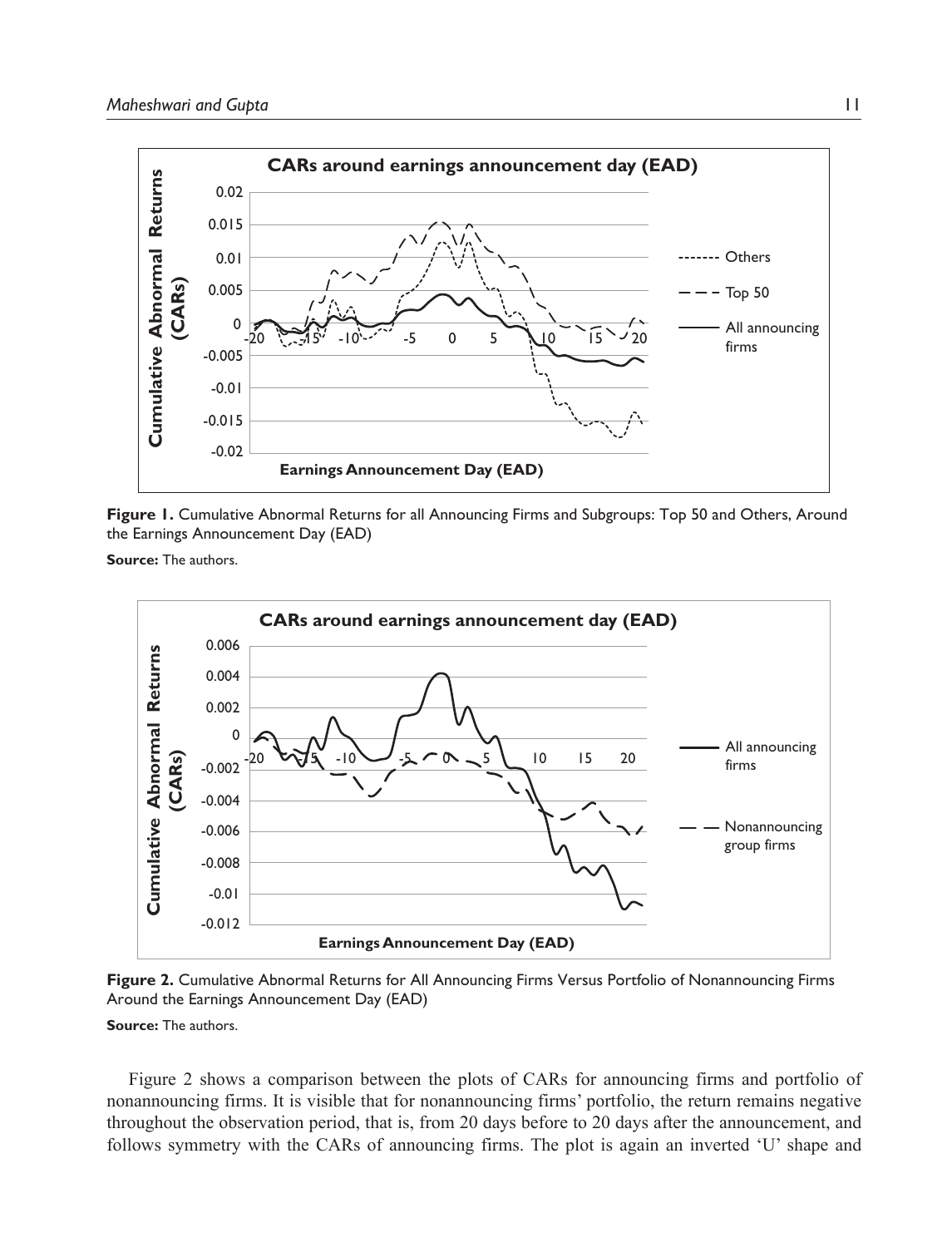similar with the plot of CAR (−20, 20) for announcing firms. Also, it is shown that return starts decreasing after the announcement day for announcing firms and adversely affects the returns of the portfolio of nonannouncing firms. The market reaction indicates that by and large the market penalizes the firms as an individual and group as whole, which signifies the possibilities of propping in groups.

Table 4 presents and compares the returns analysis for announcing firms and portfolio of nonannouncing firms. Here, we consider event windows CAR (−5, 5) and CAR (1, 10). In case of CAR (−5, 5), the average and median return values are low and insignificant for announcing firms and portfolio of nonannouncing firms. This shows that in CAR (−5, 5), an increase in earnings before announcement is counterbalanced by the decrease in earnings after the announcement. This explains for the inverted 'U' shape return curve obtained in Figures 1 and 2. Further, in panels B and C, we divide our sample according to the sign of CARs of announcing firms and compare between them. In panel B when CAR is negative, the average (median) return values for announcing firms are −6.60 (−5.10) per cent, and average (median) return values for portfolio of nonannouncing firms are −3.50(−4.80) per cent, respectively. When the sign is positive, the values also have a positive sign for announcing firms and portfolio of nonannouncing firm, that is, 8.20 (5.30) per cent and 4.30 (2.60) per cent, respectively.

| Panel A: Mean and median CARs for the total sample                                    |             |         |                                |         |             |         |                                                                                       |         |  |  |  |  |  |  |
|---------------------------------------------------------------------------------------|-------------|---------|--------------------------------|---------|-------------|---------|---------------------------------------------------------------------------------------|---------|--|--|--|--|--|--|
| Event                                                                                 |             |         | Announcing Firms $(N = 1,375)$ |         |             |         | Portfolios of Nonannouncing Firms ( $N = 1,375$ )                                     |         |  |  |  |  |  |  |
| Windows                                                                               | <b>Mean</b> | 25%     | Median                         | 75%     | <b>Mean</b> | 25%     | Median                                                                                | 75%     |  |  |  |  |  |  |
| $(-5, 5)$                                                                             | 0.30        | $-5.40$ | $-0.70$                        | 4.70    | 0.00        | $-2.90$ | $-0.50***$                                                                            | 2.20    |  |  |  |  |  |  |
|                                                                                       | (0.31)      |         | (0.13)                         |         | (0.95)      |         | (0.00)                                                                                |         |  |  |  |  |  |  |
| (1, 10)                                                                               | $-0.80***$  | $-5.80$ | $-1.30***$                     | 3.90    | $-0.40***$  | $-2.80$ | $-0.60***$                                                                            | 1.60    |  |  |  |  |  |  |
|                                                                                       | (0.006)     |         | (0.000)                        |         | (0.007)     |         | (0.000)                                                                               |         |  |  |  |  |  |  |
| Panel B: Mean and median CAR (-5, 5) as per the sign of announcing firms' CAR (-5, 5) |             |         |                                |         |             |         |                                                                                       |         |  |  |  |  |  |  |
| Negative                                                                              |             |         | Announcing Firms ( $N = 793$ ) |         |             |         | Portfolios of Nonannouncing Firms ( $N = 824$ )                                       |         |  |  |  |  |  |  |
| $CAR (-5, 5)$                                                                         | Mean        | 25%     | Median                         | 75%     | Mean        | 25%     | Median                                                                                | 75%     |  |  |  |  |  |  |
|                                                                                       | $-6.60***$  | $-8.50$ | $-5.10***$                     | $-2.50$ | $-3.50***$  | $-4.80$ | $-2.60***$                                                                            | $-1.20$ |  |  |  |  |  |  |
|                                                                                       | (0.000)     |         | (0.000)                        |         | (0.000)     |         | (0.000)                                                                               |         |  |  |  |  |  |  |
| Positive                                                                              |             |         | Announcing Firms ( $N = 582$ ) |         |             |         | Portfolios of Nonannouncing Firms ( $N = 551$ )                                       |         |  |  |  |  |  |  |
| $CAR (-5, 5)$                                                                         | Mean        | 25%     | Median                         | 75%     | Mean        | 25%     | Median                                                                                | 75%     |  |  |  |  |  |  |
|                                                                                       | $8.20***$   | 2.10    | 5.30***                        | 10.80   | $4.30***$   | 1.10    | $2.60***$                                                                             | 5.30    |  |  |  |  |  |  |
|                                                                                       | (0.000)     |         | (0.000)                        |         | (0.000)     |         | (0.000)                                                                               |         |  |  |  |  |  |  |
|                                                                                       |             |         |                                |         |             |         | Panel C: Mean and median CAR (1, 10) as per the sign of announcing firms' CAR (1, 10) |         |  |  |  |  |  |  |
| Negative                                                                              |             |         | Announcing Firms ( $N = 793$ ) |         |             |         | Portfolios of Nonannouncing Firms ( $N = 824$ )                                       |         |  |  |  |  |  |  |
| CAR (1, 10)                                                                           | Mean        | 25%     | Median                         | 75%     | Mean        | 25%     | Median                                                                                | 75%     |  |  |  |  |  |  |
|                                                                                       | $-6.70***$  | $-9.00$ | $-5.00***$                     | $-2.50$ | $-3.30***$  | $-4.70$ | $-2.20***$                                                                            | $-0.80$ |  |  |  |  |  |  |
|                                                                                       | (0.000)     |         | (0.000)                        |         | (0.000)     |         | (0.000)                                                                               |         |  |  |  |  |  |  |
|                                                                                       |             |         |                                |         |             |         |                                                                                       |         |  |  |  |  |  |  |

**Table 4.** Cumulative Abnormal Returns (CARs) for Announcing Firms and the Portfolio of Nonannouncing Firms in the Same Group

*(Table 4 Continued)*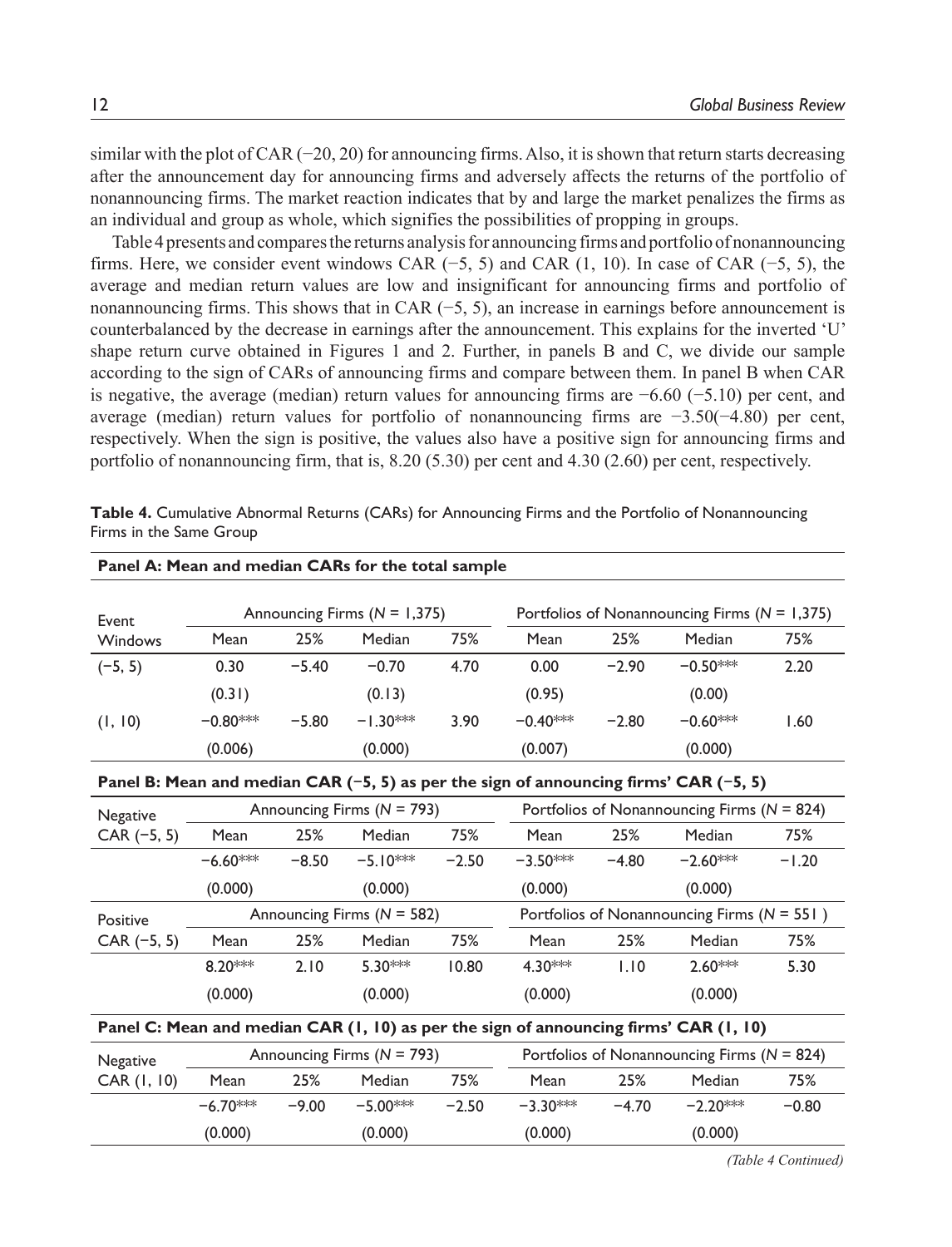|             | (Table 4 Continued) |      |                              |      |           |      |                                                 |      |  |  |  |  |  |  |  |
|-------------|---------------------|------|------------------------------|------|-----------|------|-------------------------------------------------|------|--|--|--|--|--|--|--|
| Positive    |                     |      |                              |      |           |      |                                                 |      |  |  |  |  |  |  |  |
| CAR (1, 10) |                     |      | Announcing Firms $(N = 582)$ |      |           |      | Portfolios of Nonannouncing Firms ( $N = 551$ ) |      |  |  |  |  |  |  |  |
|             | Mean                | 25%  | Median                       | 75%  | Mean      | 25%  | Median                                          | 75%  |  |  |  |  |  |  |  |
|             | $7.40***$           | 2.20 | 4.90***                      | 9.30 | $3.90***$ | 0.90 | $2.20***$                                       | 4.90 |  |  |  |  |  |  |  |
|             | (0.000)             |      | (0.000)                      |      | (0.000)   |      | (0.000)                                         |      |  |  |  |  |  |  |  |

**Source:** The authors.

**Note:** \*\*\* indicates significance at 1 per cent level.

Likewise in panel C, when we consider the event window CAR (1, 10), the average as well as median returns for announcing firms and portfolio of nonannouncing firms have the same sign and values are significant at the 0.01 level. The similarity of signs for returns of announcing and nonannouncing firms confirms that when a firm announces positive earnings other-group member firms also have positive earnings collectively, which suggests that the market incorporates earnings news and reacts positively. Similarly, when firms announce negative earnings, the market reacts negatively, considering the possibility of support by nonannouncing firms to the announcing firm. These findings are consistent with those of Bae et al. (2008) which confirm for the spillover effect when considering CAR (−5, 5) for Korean business groups. In addition to this, we checked for post-event, that is, CAR (1, 10), and found that results confirm for spill-over effect, continuing even after 2 weeks of the announcement day.

### **Conclusion**

This article studies the evidences of propping in business groups in India by investigating the effect of earnings announcement by a group firm on the market value of equity of nonannouncing firms of that business group. It employs the event study method for this purpose and finds significant positive effects of the earnings announcements of a firm on the ARs of the remaining firms of the group. The results of the study show that the CAR of the portfolio of nonannouncing firms in a business group is strongly and positively related with that of the announcing firm of that group. This indicates that propping exists in business groups in India. The market is able to foresee and factor in the would-be positive impact of the increased earnings of a firm belonging to a business group on the financial health of the other firms of that group.

## **Managerial Implications**

The findings of this article will help investors and shareholders to ex ante forecast the possible improvement in the financial performance of firms of some business groups which maybe going through tough times presently. This may also be a good supporting indicator to banks and other lending institutions for providing loans to financially weaker firms belonging to a business group which may have shown enough evidences of propping in the past.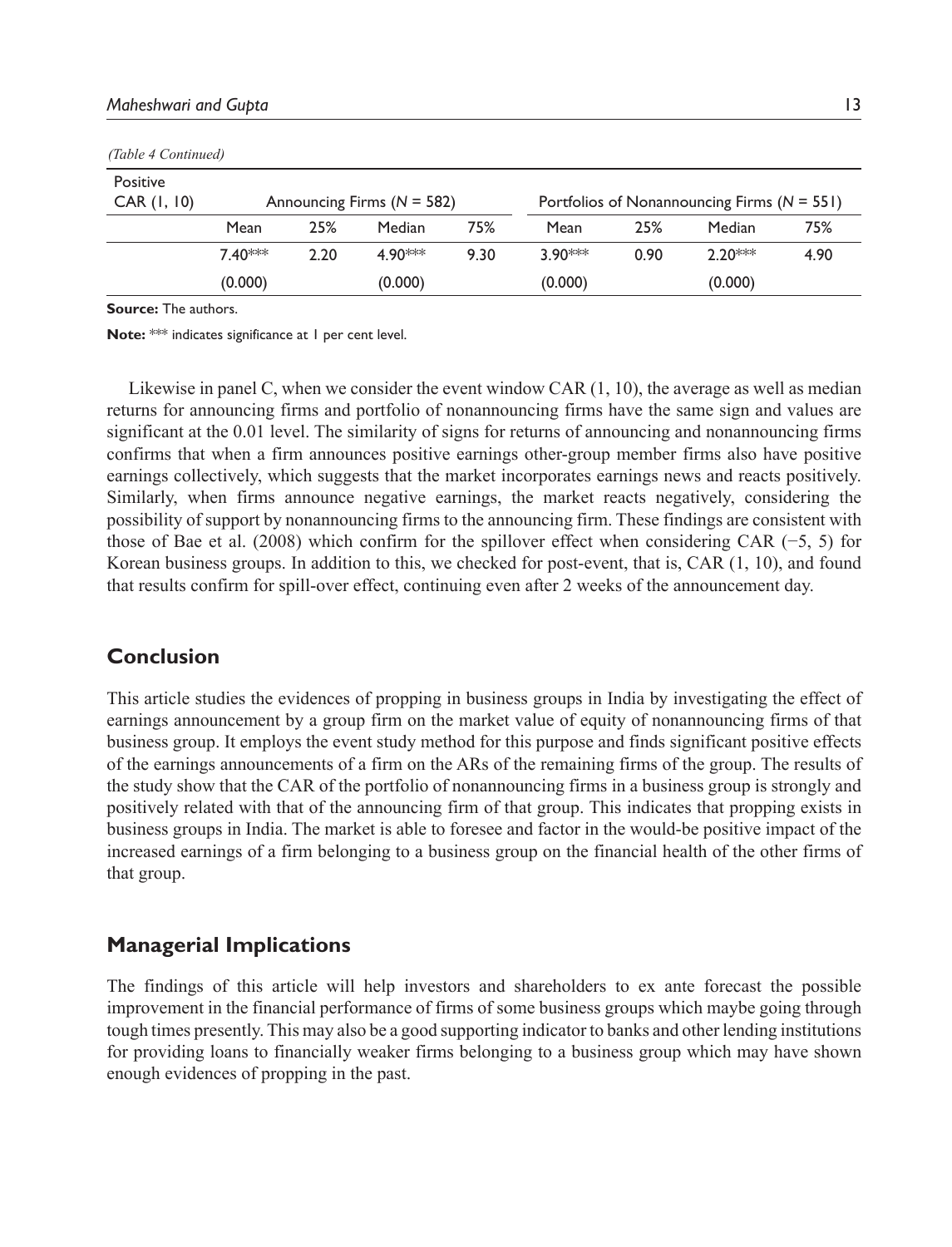## **Future Research**

Future research in this area may look at examining these evidences by choosing the study period around some major financial interventions or crises in the economy and forming subperiods therein.

#### **Acknowledgement**

The authors are grateful to the anonymous referees of the journal for their extremely useful suggestions to improve the quality of the article. Usual disclaimers apply.

#### **Declaration of Conflicting Interests**

The authors declared no potential conflicts of interest with respect to the research, authorship and/or publication of this article.

#### **Funding**

The authors received no financial support for the research, authorship and/or publication of this article.

#### **References**

- Almeida, H. V., & Wolfenzon, D. (2006). A theory of pyramidal ownership and family business groups. *The Journal of Finance*, *61*(6), 2637–2680.
- Bae, G. S., Cheon, Y. S., & Kang, J. K. (2008). Intragroup propping: Evidence from the stock-price effects of earnings announcements by Korean business groups. *Review of Financial Studies*, *21*(5), 2015–2060.
- Bae, K. H., Kang, J. K., & Kim, J. M. (2002). Tunneling or value added? Evidence from mergers by Korean business groups. *The Journal of Finance*, *57*(6), 2695–2740.
- Baek, J. S., Kang, J. K., & Lee, I. (2006). Business groups and tunneling: Evidence from private securities offerings by Korean chaebols. *The Journal of Finance*, *61*(5), 2415–2449.
- Bai, C. E., Liu, Q., & Song, F. M. (2004). Bad news is good news: Propping and tunneling evidence from China (Working Paper AOE/H-05/99). Hong Kong: University of Hong Kong.
- Berkman, H., Cole, R. A., & Fu, L. J. (2009). Expropriation through loan guarantees to related parties: Evidence from China. *Journal of Banking & Finance*, *33*(1), 141–156.
- Bertrand, M., & Mullainathan, S. (2003). Pyramids. *Journal of the European Economic Association*, *1*(2–3), 478–483.
- Bertrand, M., Mehta, P., & Mullainathan, S. (2002). Ferreting out tunneling: An application to Indian business groups. *The Quarterly Journal of Economics*, *117*(1), 121–148.
- Cheung, Y.-L., Haw, I. M., Tan, W., & Wang, W. (2014). Board structure and intragroup propping: Evidence from family business groups in Hong Kong. *Financial Management*, *43*(3), 569–601.
- Cheung, Y.-L., Jing, L., Lu, T., Rau, P. R., & Stouraitis, A. (2009). Tunneling and propping up: An analysis of related party transactions by Chinese listed companies. *Pacific-Basin Finance Journal*, *17*(3), 372–393.
- Cheung, Y.-L., Rau, P. R., & Stouraitis, A. (2006). Tunneling, propping, and expropriation: Evidence from connected party transactions in Hong Kong. *Journal of Financial Economics*, *82*(2), 343–386.
- Friedman, E., Johnson, S., & Mitton, T. (2003). Propping and tunneling. *Journal of Comparative Economics*, *31*(4), 732–750.
- Gonenc, H., & Hermes, N. (2008). Propping: Evidence from new share issues of Turkish business group firms. *Journal of Multinational Financial Management*, *18*(3), 261–275.
- Gutiérrez Urtiaga, M., & Sáez Lacave, M. I. (2010). A contractual approach to discipline self-dealing by controlling shareholders (European Corporate Governance Institute—Law Working Paper). Belgium: European Corporate Governance Institute.